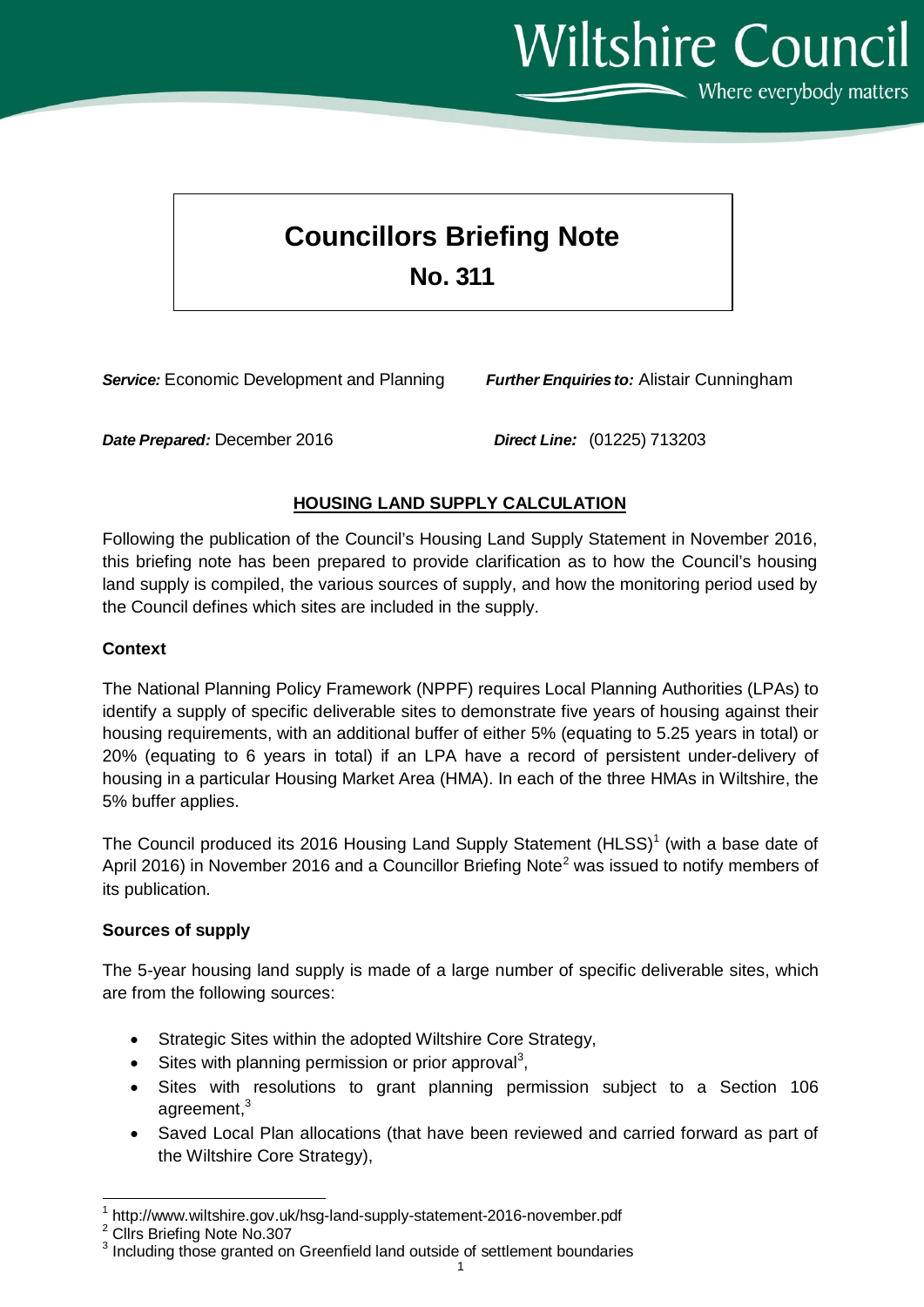- Made (i.e. Adopted) neighbourhood plan allocations,
- Emerging neighbourhood plan allocations (where the neighbourhood plan has reached the formal consultation stage),
- a windfall allowance (in accordance with paragraph 48 of the NPPF).

#### **Housing land supply monitoring period**

The NPPF requires LPAs to update its housing land supply position on an annual basis. The annual update is an extensive exercise which requires surveying all sites with planning permission to determine how many dwellings have been newly completed, or whether the permission has expired without being implemented. It also requires liaison with land owners, developers and Officers to determine whether a specific site is deliverable and the likely quantity of housing delivery from the site in the forthcoming 5-year period. This takes into account the lead-in time following planning permission being granted before a development is likely to commence.

The Council's monitoring period runs from 1 April to 31 March each year. As such, sites which were granted permission or received a resolution to grant permission up to and including **31 March 2016** qualified for inclusion in the housing land supply set out in the 2016 Housing Land Supply Statement<sup>[4](#page-1-0)</sup>.

It is recognised that the Council has also granted permission, and passed resolutions to grant permission, for a number of large housing sites from 1 April 2016 to the present day. Many of these permissions and resolutions are considered 'windfall' sites as they are not allocated in the Wiltshire Core Strategy or a neighbourhood plan, and have unexpectedly come forward for development.

These 'post-April 2016' large sites are referenced in Table 3 of the 2016 Housing Land Supply Statement to demonstrate the Council's commitment to maintaining a 5-year housing land supply in the future. These sites will contribute to the 5-year housing land supply when the next monitoring period is completed and the Housing Land Supply Statement, with a base date of April 2017, is published.

Housing land supply is not an exact science and essentially represents a snapshot in time. During planning appeals appellants will often seek to identify sites with the aim of suggesting they are not delivering in line with the Council's trajectories to reduce the housing land supply position below 5 years. In response, the Council would seek to defend its position and will also bring to the attention of the inspector those large sites that have been granted planning permission since 1 April. However, whilst acknowledging the measures that the Council has taken to maintain a healthy housing land supply, inspector's will ultimately apply the base date of the latest published report in their assessment.

#### **Windfall allowance**

The NPPF allows LPAs to include an allowance for windfall sites in its 5-year housing land supply. It states that LPAs should have "*compelling evidence that such sites have consistently been available in the local area and will continue to be a reliable source of supply*". This allowance represents anticipated housing delivery during the forthcoming 5-year period from sites which have not been granted planning permission at the base date for the assessment (e.g. at 1 April 2016 in the current Housing Land Supply Statement). It is essentially an

<span id="page-1-0"></span><sup>4</sup> Allocated sites in the Wiltshire Core Strategy, and 'made' and emerging neighbourhood plans are also included in the housing land supply where it is considered the site is deliverable within the forthcoming 5-year period.